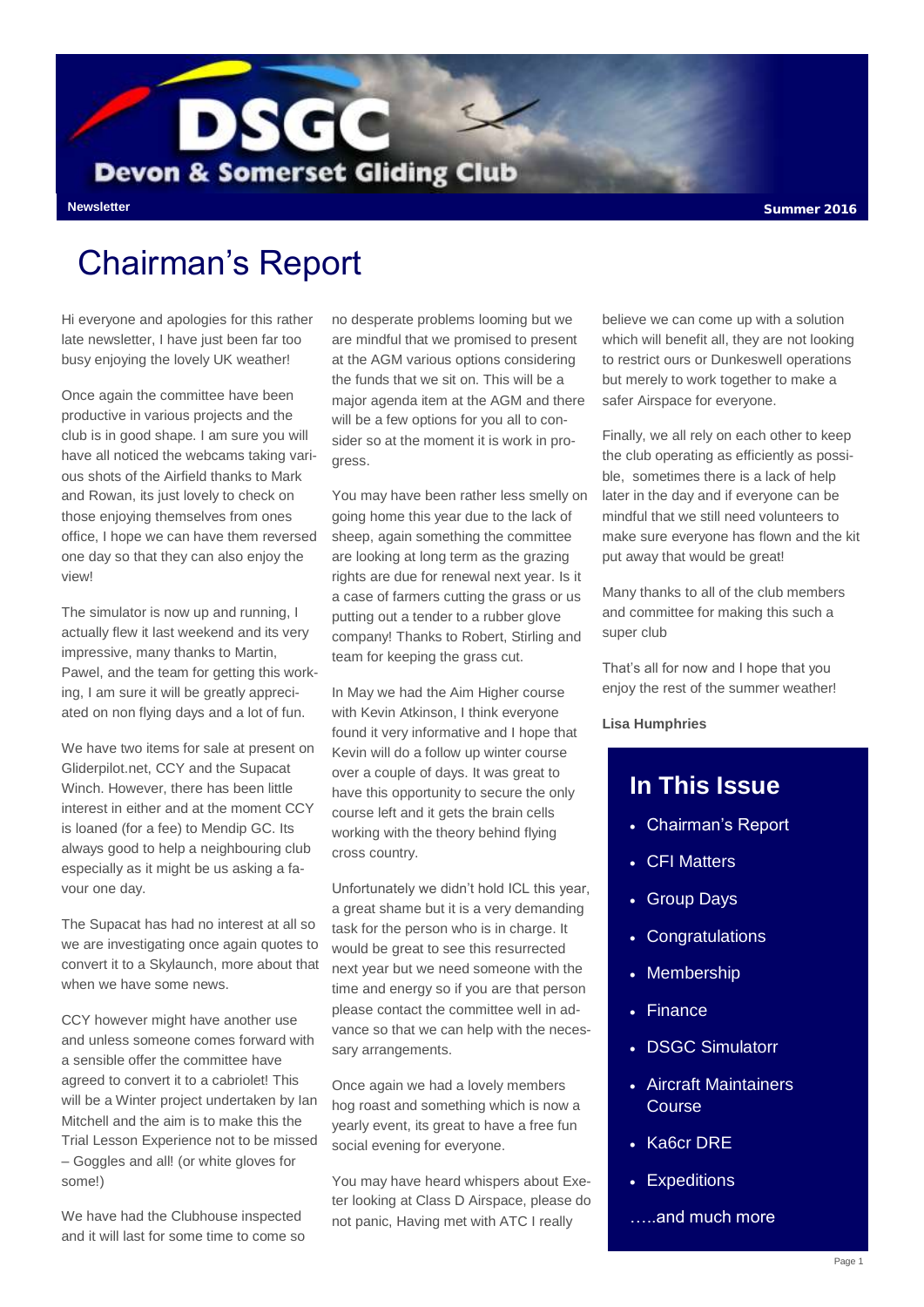

CFI's Matters

There have been several launch related incidents at the club recently, a number of which had the potential for very serious consequences. A contributory factor in the majority of these incidents has been the failure to properly complete pre-flight checks.

A contributory factor in all the cases was distraction while completing checks or the felt need to hurry.

Pilots: Could you all please make sure you have completed your pre-flight checks before you launch, if you are unsure whether or not you have completed them or you are distracted, go through them again from start to finish. If for any reason you re-open the canopy following checks (for example a delay in the launch) complete a full CBSIFTCBE again.

Ground crew: We all enjoy a chat at the launch point while waiting for a launch but please ensure that the pilots have been given adequate time to focus and concentrate on the pre-flight checks, in fact, do not chat to a pilot preparing to launch if that launch is imminent.

It is the responsibility for all pilots to ensure that they are prepared and ready to accept a cable or tow-line at the front of the queue. However, If you are responsible for the launch DO NOT hurry or rush someone completing their pre-flight checks, give them time and in fact encourage them to complete their checks properly.

We have had luck on our side with the recent incidents but luck can be a very fickle beast. You may have completed CBSIFTCBE tens, hundreds or thousands of times but please could you refocus on this aspect of your flying and ensure that you complete the checks properly for every launch and not just through rote. It may save your life.

#### **Martin Woolner**

# Group Flying

Thank you to all the Instructors and Helpers who have run the Group Days and Evenings this summer. The weather has been a bit of a challenge. but at times so has getting volunteers, so a big thank you also to Martin Bennett for keeping on top of the organizing.

Just some of the Thanks we receive:

#### **"All the Scouts really enjoyed the op-**

**portunity to go gliding. Could you please pass on my thanks to everyone at the Club that gave up their time to make this happen and for making us all feel welcome at your Club."**

**Andrew Bodenham 2nd Amersham Common Scout Group.**

**"Thank you for giving us a wonderful evening flying, everyone really enjoyed themselves."**

**I will try and book again next year. Louise Pearce Environment Agency** 



#### Launches



**Pete Harmer (10,000) John Street (20,000)**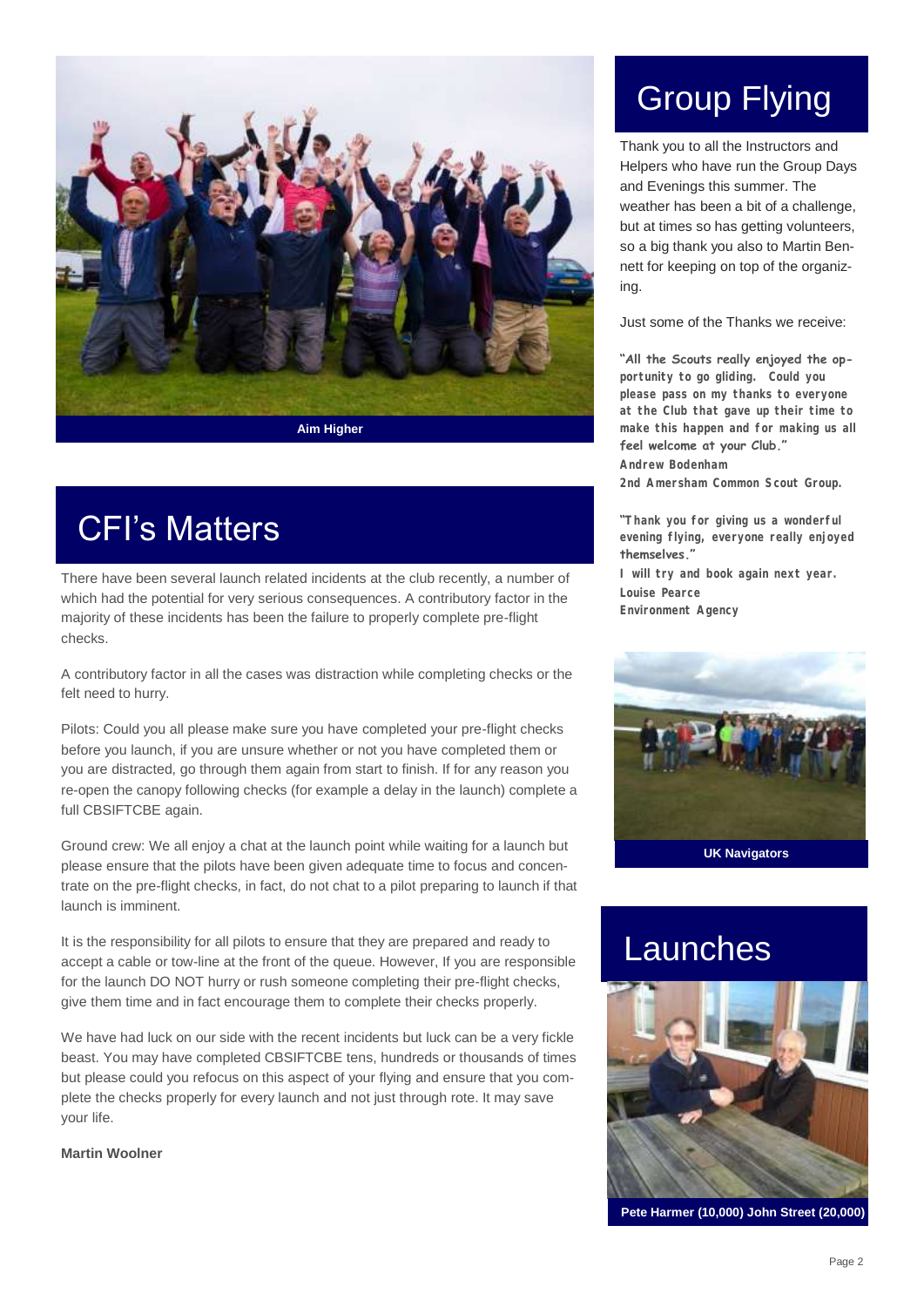### **Congratulations**

#### We have had a good run of First Solos this year.

| 31 March  | John Borland           |
|-----------|------------------------|
| 18 June   | Dave Herbert           |
| 25 June   | Lukasz Kieruczenko     |
| 8 July    | Hans Jenssen           |
| 23 July   | Dave Wojnar            |
| 5 August  | <b>Charlie Stuckey</b> |
| 6 August  | <b>Ben Summers</b>     |
| 11 August | <b>Tim Petty</b>       |
| 18 August | <b>Will Stainer</b>    |
|           |                        |



**Tim Petty**

**Dave Wojnar**















### Membership

Our membership rose substantially during 2015, however the numbers took a small dip at the end when, as usual, we see some members electing not to renew. There are a variety of reasons, but having limited time to fit in gliding activities with the rest of their life was the key point. But we're also pleased to welcome over 30 new members since January and a warm welcome to all of you. **Tom Sides**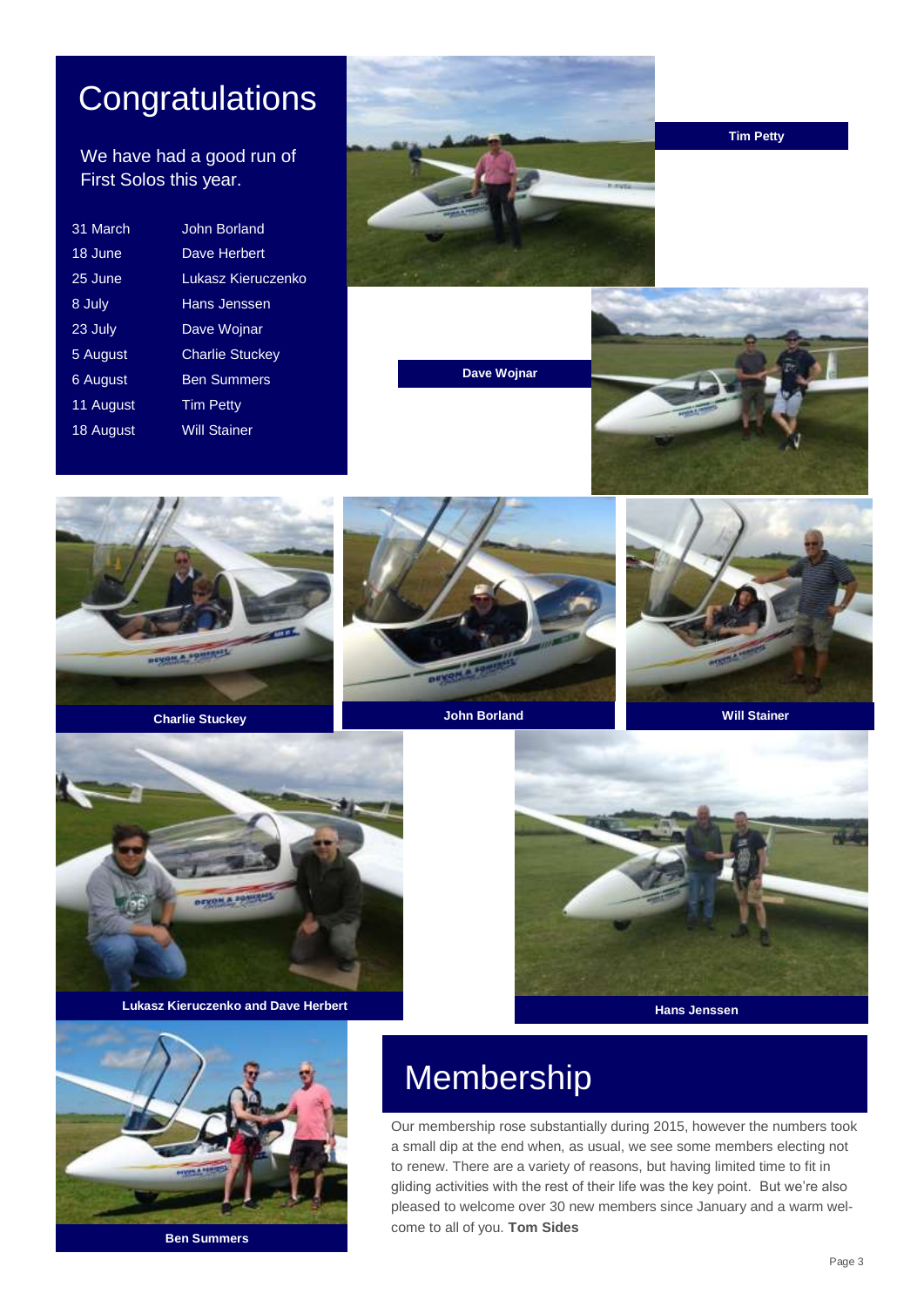#### Treasurer's Finances

The club remains in good financial state with strong cash reserves. I've heard some say we have too much cash in the bank and should reduce our prices, but you'll be surprised how quickly that will go away when the big projects start.

We're now entering the third quarter of our fiscal year, and unfortunately I'm seeing a few clouds on the financial horizon. The more concerning one is that our flying income is lower than expected. This is predominately due to weather, but also we're seeing fewer members coming out to fly when the conditions are reasonably good.

Our Winter/Spring flying package ended up with only a handful of members taking advantage of the rebate for a combination of winch, aerotow and motorglider training. If you've got ideas of what the club could do to motivate you to come out and fly when conditions are less than sunny, please have a word with any of the Committee members.

We completed two large infrastructure projects over the winter. The first was to double our site electrical capacity which gives the club site the flexibility it needs over the next 20 years. The second was to install 20 trailer power points so private glider owners can use dehumidifi-

ers over the damp winter months. In a similar vein, the work on the glider simulator has been completed.

Many members have commented about how improved the field seems as we've not had sheep grazing for several months. As a condition of our original purchase of the field in 1967, we are committed to allow the farmer the right to graze until July 2017, but are now evaluating whether to continue with a new farmer/grazing agreement which would give more income to the club, but at an obvious cost. Member's feedback is welcome.

Gliding, as we all know, isn't an inexpensive sport. Are you aware that the club has several means to provide financial support to members?

- The Ian Beckett fund can provide financial support to Juniors. This is overseen by John Burrow and the CFI, Martin Woolner.
- The use of the K6, HEB, for free soaring. A great way to gain experience, and again JB manages this program.
- We've been fortunate to recently receive the donation of a second

K6, DRE, from Ian King's family, which will be offered similar to the HEB programme. Pete Harmer is managing this glider

As well, there are many bursary and grant opportunities available via the BGA. Many of our Juniors have benefited by receiving scholarships from The Caroline Trust, and there are others available as well.

**Tom Sides**



**Western Power upgrading the electricity**

### DSGC Simulator



The Simulator is now up and running, and has already been used for practising launch failures and spin training prior to doing the real thing. It has also been used for patter practising prior to flying Instructor checks.

There will be continual improvements but it is important that we use it.

Here you can see Aston Key flying along the "green cliffs" of the South coast.

It is important that the switching on and off procedures are followed correctly, and it is not left on after use.

Paul Kane is now managing the project.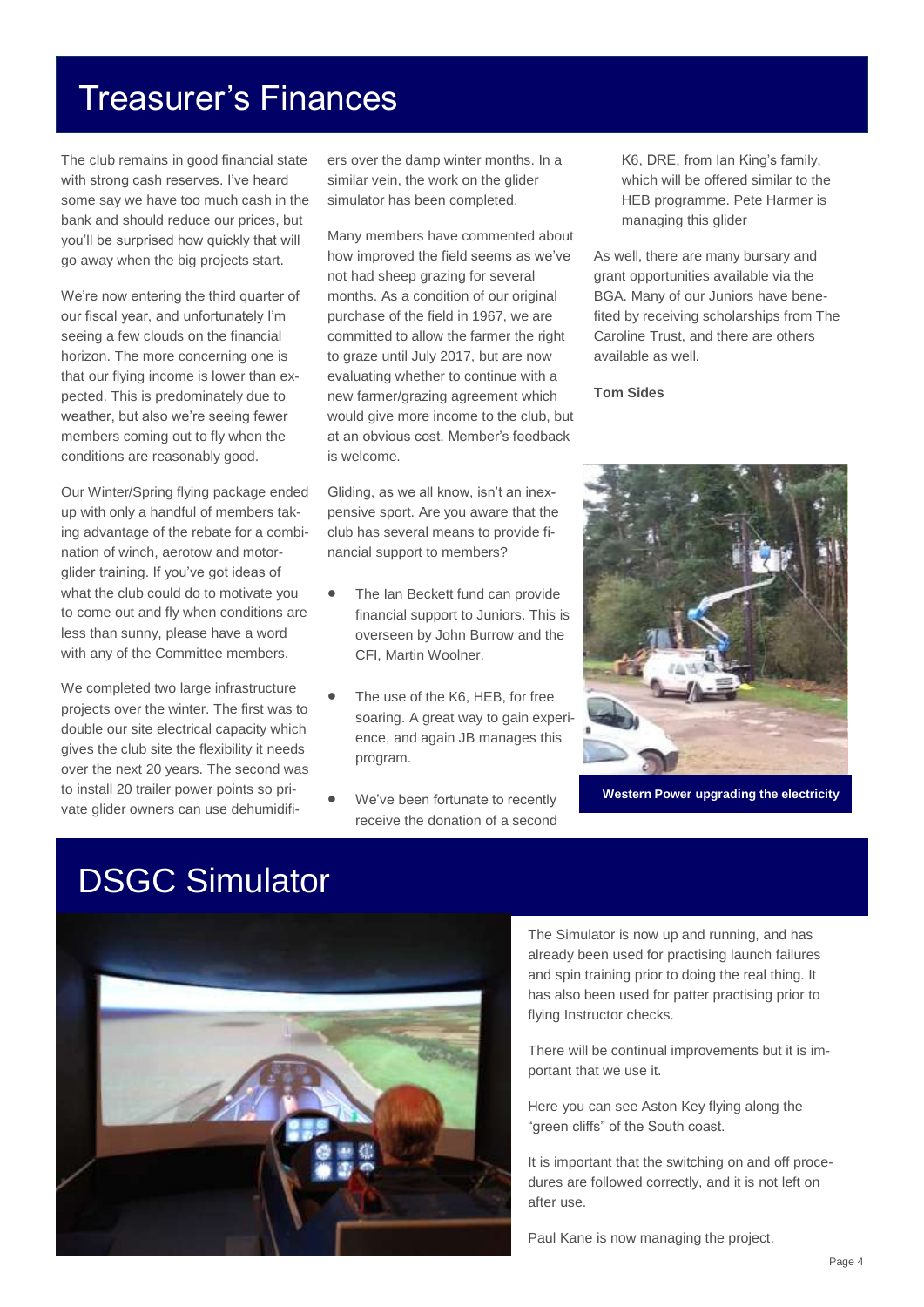### Club Maintainer's Course **Defibrillator**

Last March, there was the intention to hold a Club Maintainers Course at DSGC. The event got called off because the BGA Chief Technical Officer Gordon MacDonald became ill.

As luck would have it, I was away on holiday at the time of the proposed meeting and as club Technical Officer I was anxious not to be the only one at DSGC who had not been on the course. I therefore booked to attend one a few weeks later at the Long Mynd. I now believe that I am the only one at North Hill who has obtained the necessary Certificate (see attached) to prove that I actually have been on one.

I do not think there will be any further dates made available until the end of the season.

Is it worth attending? Definitely yes. There is a lot of interesting general information. If you want to know what the main subject matter is, then use the BGA AMP 2-1 document (from their web site) which details the Pilot Owner Maintenance that could now officially be accomplished, which is actually quite a lot. But as regards gliders, only if you have been on the course and now know how to do it properly. This is now allowed because of changes to the ANO and (bless them) what EASA allows you to do.

As usual, there is a down side. Along with the freedom, there comes responsibilities (whether you go on the course or not) The principle is that the onus of maintaining your glider in a safe and serviceable condition is now much more on the owner. You cannot just say ' Oh – I leave all that up to my inspector/ maintenance company – not my problem'

The BGA have become alarmed at how many gliders do not have a valid Airworthiness Review Certificate (ARC) If you do not understand what that is then think of it as the aircraft's 'MOT' (I know Ian

### DutyMan

Mitchell will take issue with this thought, as it is not strictly true, but is a good illustration) And that is where the insurance companies come in. If you crash your car without a valid MOT and bald tyres they will 'walk away' from any claim and this is the same for aircraft. A favourite of theirs at the moment is with those home built microlights. If one crashes it is weighed and the insurance claim gets rejected because they are almost always over weight to the manufacturers data. I don't trust insurance companies and will say this again - The onus is on the owner of the aircraft.

My worry is those owners who have made various instrument/avionics changes to their gliders. The manufacturers have in the past issued helpful technical paperwork which avoids all the expensive certification tasks, but this must not be interpreted as giving anyone authority to do the work themselves and not getting it properly recorded. The AMP document covers this and going on a maintainer's course will help. Something also to think about when negotiating to buy a glider.

Yes – it is worth attending.

#### **Andrew Logan**

#### **STOP PRESS Saturday 22nd October — see GG for details**





Following the club's successful application for a partial grant from British Heart Foundation, we have now purchased and installed a heart defibrillator (AED) unit just outside the main entrance of the clubhouse.

It's located in a special box which is thermostatically heated to protect the batteries, and not locked but only sealed with a cable tie. And while the club will primarily benefit from it, the unit is also accessible and for use by the general public who may be using the bridle path.

About 15 members had some training in using AED and CPR, but in case you missed it, here is a brief resume:

The unit is designed to operate without training. It's software speaks to the operator, guiding you through the steps, and will not operate if applied incorrectly.

When you take the cover off it has a series of visual aids which light up as you use it. The 'on' button is bottom right. The defibrillation pads are in one piece which is already attached to the unit. After the pad is attached to the patient (following the instructions given by the machine), the AED will carry out its analysis of the patient. If the AED advises compressions, you compress in the middle of the attached pads on the red cross. There is a metronome which gives you the rate at which you need to compress. The AED will tell you if you are doing good compressions or if you need to compress harder.

DutyMan is the method that DSGC use to schedule rosters and send email reminders to members, you can request and arrange swops for duties. Just click on the links at the bottom of the emails that it sends you.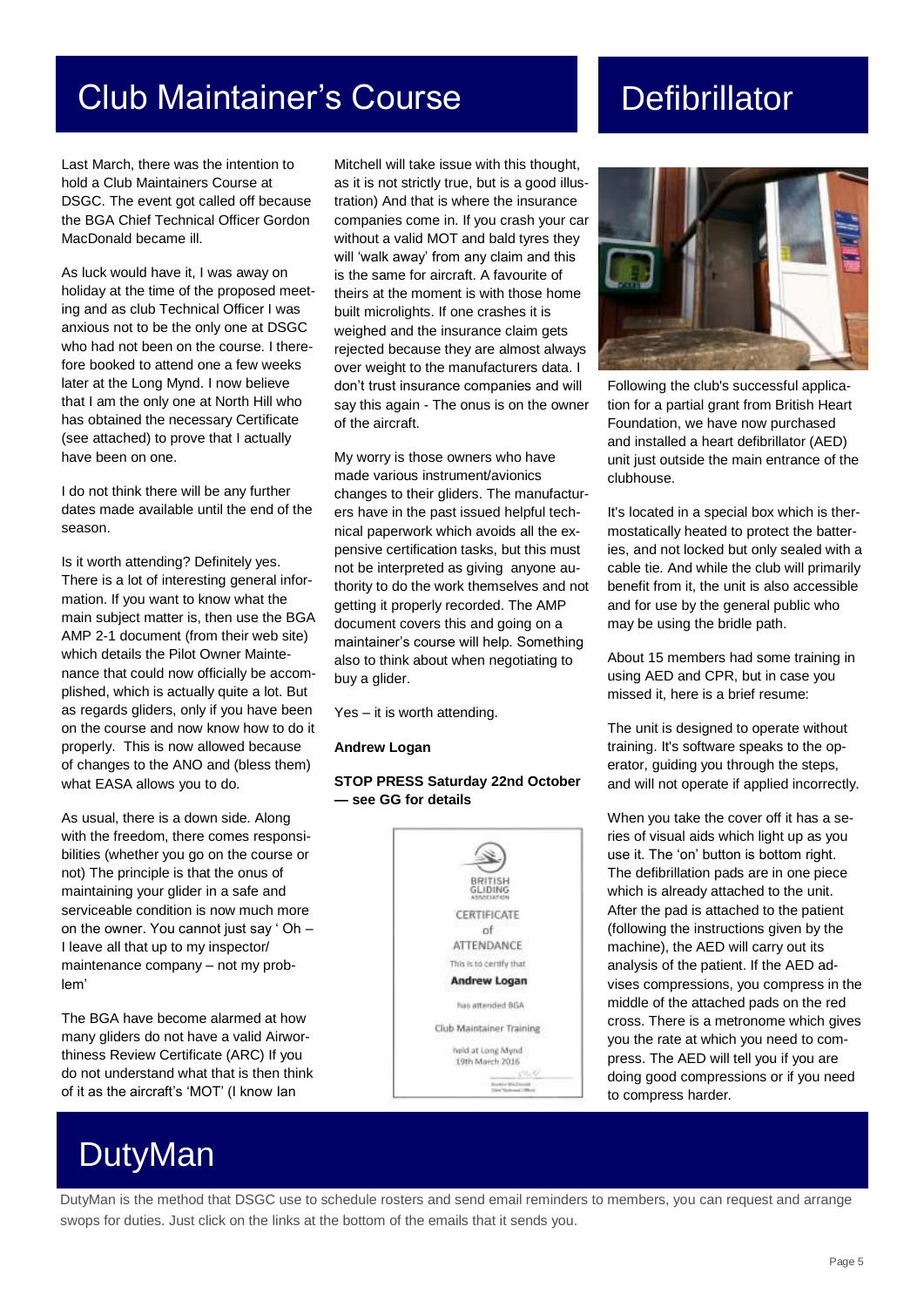#### Ka6cr "DRE"





A lot of members will remember Ian King, Ian was a long time member of DSGC (and both Yorkshire and Vintage Glider Clubs), and owned Ka6cr "DRE". Over the years he flew many epic cross country flights and many hours just local soaring. Sadly Ian died earlier this year but his family wanted "DRE" to continue

flying at North Hill. A few of us had discussions with Doug King (Ian's son) and we decided to provide a second Ka6 for the DSGC Junior members to fly at much subsidised rates, much the same as "HEB".

It has taken time to reach ownership of "DRE" within the Club, but we are nearly there. We have permission from the executors of Ian's will to fly "DRE", it is now insured and airworthiness paperwork is complete. When the executors release the glider it will be owned by a syndicate of Doug King, Pete Warren and Pete Harmer. The two Petes will be able to give permission for any suitable DSGC member to fly "DRE".

That is all very nice but we need to finance the project, there is some money in the kitty, but that will likely be used up on the insurance premium due in November. My idea is that the supporters of the "DRE Project" put £5 per month into the account that is less than a winch launch or about 12 minutes flying time per month. For this they will be able to fly "DRE" anytime, but Junior supporters will get priority.

The kit includes a beautiful looking new trailer, but there are problems with its fittings which could cause significant damage to the glider when moving in and out of the trailer. These are slowly being rectified, but at present I would suggest that someone who knows these problems supervises any rig/derig from the trailer.

I hope to fly "DRE" sometime in early September, then it will be available to authorised supporters. If you would like to be a "DRE supporter" please let me know, and we will arrange putting the money into the account. **Pete Harmer**

### Team Eagle—Best Wood at Pocklington



Congratulations to Team Eagle for winning the Best Wood class at Pocklington for the second year running. Read about the epic write-up on the [DSGC blog.](http://devonsomersetgc.blogspot.co.uk/2016/08/yea-story-of-yea-tournament-of.html)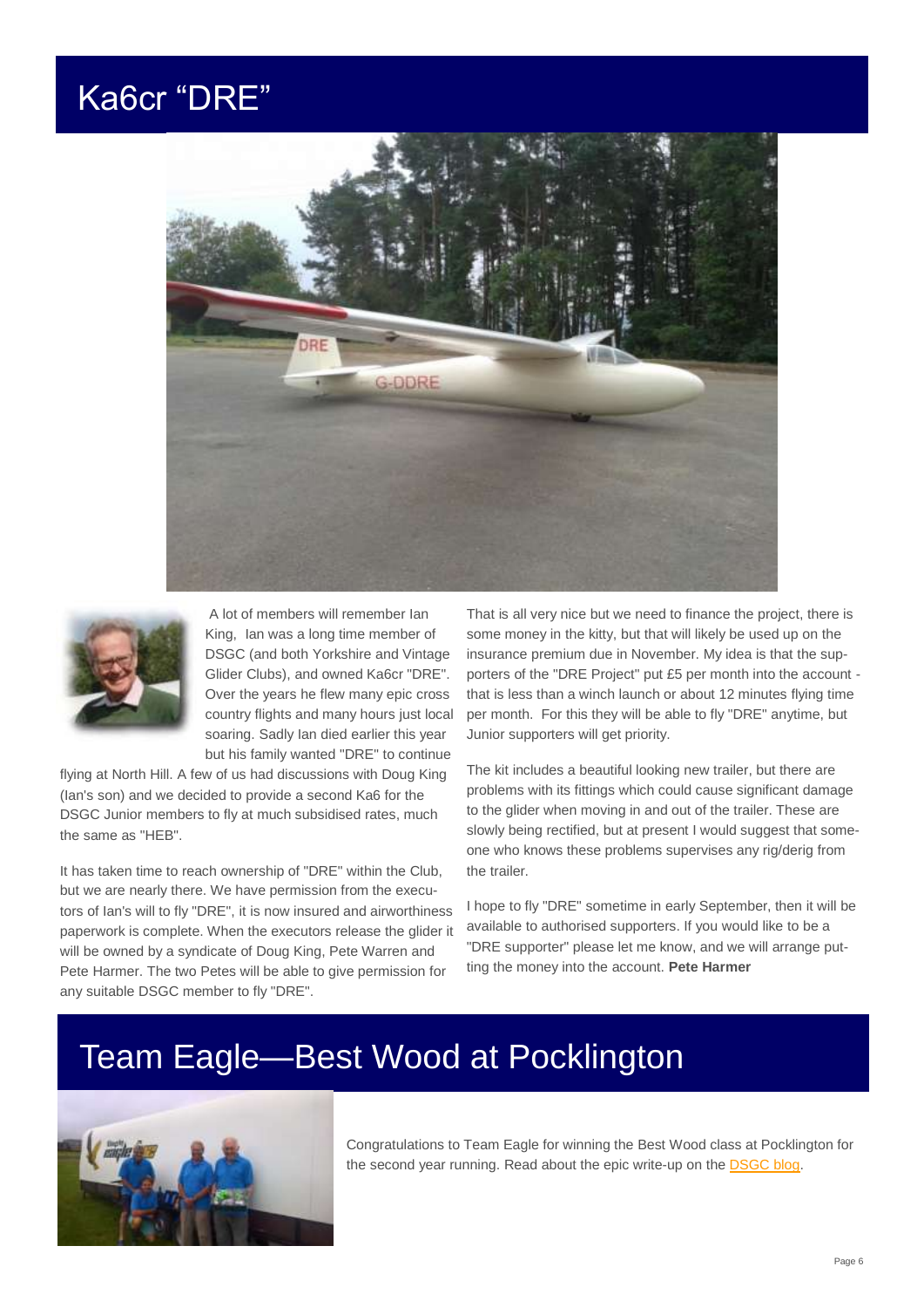### **Expeditions**



DSGC members have visited many different sites this year, with as usual varying degrees of success with the weather.

In April, Jess Summers and Lizzie Westcott enjoyed their first experience away from North Hill when they visited the 3rd Round Winter Series at Nympsfield, meeting up with Juniors from all over the country.

On the Portmoak trip in April, Ron managed one decent cross-country in Scotland, but it was a struggle with the weather for all.

The Long Mynd trip in April saw a massive exodus from North Hill, but after snow showers and the wrong sort of wind at the Mynd, they decamped for a day trip to Shobdon. The weather perked up for the rest of the week, with (amongst others) the DG100 syndicate of Gordon Bonny, Chris Mew and Ray Buzza enjoying their first trip away.

The Denbigh expedition in April turned into a North / South Wales dilemma with most choosing to decamp south to Talgarthfor the better weather.

Friday 13th May was not unlucky at Parham, with Matt Wright M5, Pete Startup 230 and Phil Morrison 611 all completing 5 laps of Lewes to Butser Hill for 340Kms. Rowan Smith in CLM joined in the fun also with a couple of laps.

June saw the annual trip to France for Matt Wright, JB and Phil Morrison, joined by Matt Williamson for some two-seat training with Christian. Alongside the normal ridge running in the Alps, JB and Matt enjoyed the delights of the Mistral wind taking them up to 19,000ft with oxygen.

Also in June, Jill and Pete Harmer took OL to Spain, to a newly setup site at Sotos 100km east of Madrid. The hoped-for convergences were missing, but there were high thermals and wave instead.

July saw Competition Enterprise, with Team Eagle BBB and Matt Wright M5 competing, Matt finished 9th after a good start, and Team Eagle finished 21st (not making the most of the handicap in the scoring system).

In August, Team Eagle also competed in the two-seat competition at Pocklington, and the writeup is worth a good read. (see page 6)

September sees a return to Long Mynd, and a further Club Expedition just for Junior members is planned for half-term in October.

Expeditions are a great way to experience flying at other sites and socialising with other pilots etc.